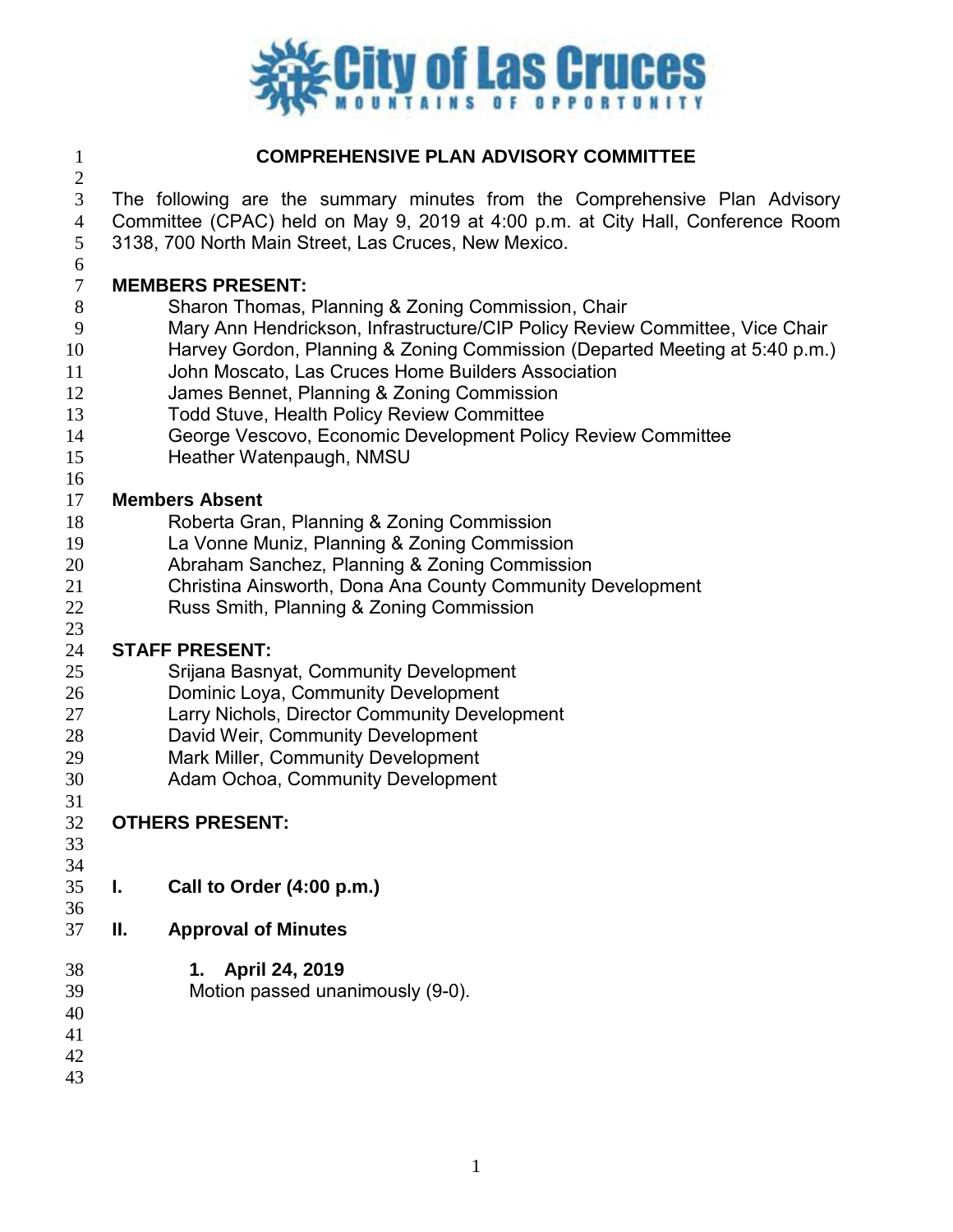

#### **III. Elevate Las Cruces Vision Statement and Components- Action**

 A presentation was given by Srijana Basnyat on the background work conducted to formulate the proposed Vision Statement and Components and what a Vision Statement should be and the key components to constructing one. She noted that a good vision statement should describe the desired end-state, be clear, succinct, inspiring, have local context, and focus on long term achievement. Each Vision Component was then discussed by the committee with Srijana Basnyat facilitating the discussion.

11 1 1 Cultural Crossroads

 Comments on this component included questioning the use of *identity* with the component. The second question is Las Cruces a Cultural Crossroads? Lastly, is this the place for the historical background of Las Cruces and if not where is the proper place for it?

- 2 Livable Community
- The question arose if economic development should be included in this component. The question also came up whether to include economics and environment with quality of life and standard of living. The last concern was whether investment in services amenities and economic development belong in 22 this component.
- 3 Vibrant Neighborhoods
- The committee had no major concerns with this component.
- 4 Balanced Development

 The committee had no major concerns with this component. However, they did note that the term *compact* was limiting. The question came up what or how much leeway the comprehensive plan has to explore areas outside of the physical and built environment. The comprehensive plan is not limited to physical and built environment as the New Mexico enabling statute does not preclude the inclusion of items outside of land use. Many plans go beyond land use and the built environment. 

- 5 Embraces and Preserves Our Natural Setting
- The committee expressed that water needed to be worked into this component as it is a limited resource.
- 
- 
- 6 Fosters Economic prosperity
- Committee comments included competitiveness must be first. Investment opportunity might be addressed here.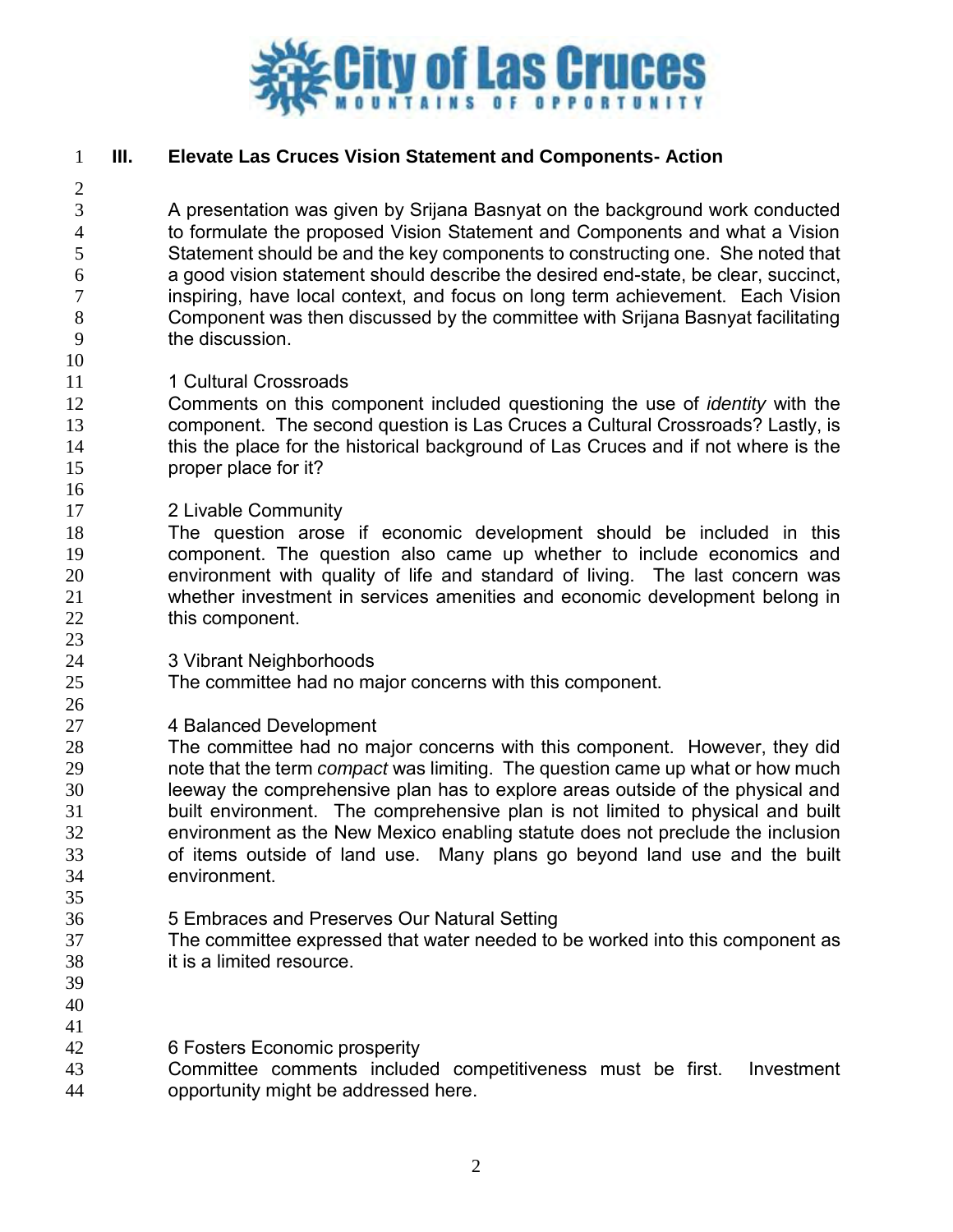

| $\mathbf{1}$   |                                                                                    |
|----------------|------------------------------------------------------------------------------------|
| $\overline{2}$ | George Vescovo gave a quick presentation on Las Cruces' economic situation.        |
| 3              | His information was from the Federal Reserve Economic Data. He showed graphs       |
| $\overline{4}$ | of Las Cruces standard of living versus the National Standard of Living. He        |
| 5              | showed Las Cruces economic growth vs. U.S. economic growth. He also showed         |
| 6              | Las Cruces unemployment rate versus the national average and compared to           |
| 7              | Arizona, Texas, and El Paso. He also included some Forbes rankings on Las          |
| 8              | Cruces. The last slide was the gross receipts tax rates across the state of New    |
| 9              | Mexico.                                                                            |
| 10             |                                                                                    |
| 11             | <b>7 Leverages Social Partnerships</b>                                             |
| 12             | The committee looked at changes to take out "at risk" and make more inclusive to   |
| 13             | all residents                                                                      |
| 14             |                                                                                    |
| 15             | The committee revised each vision component as a group. The discussion and         |
| 16             | revised language is as follows.                                                    |
| 17             |                                                                                    |
| 18             | <b>Edit Session:</b>                                                               |
| 19             |                                                                                    |
| 20             | 1 Cultural Cross Roads.                                                            |
| 21             | The committee discussed and decided to remove "identity" at the end of multi-      |
| 22             | faceted community.                                                                 |
| 23             |                                                                                    |
| 24             | 2 Livable Community.                                                               |
| 25             | The discussion on this component revolved around the differences between jobs      |
| 26             | and careers. While jobs are needed overall, we need more careers to keep people    |
| 27             | in Las Cruces. The survey results were discussed and one of the top reasons that   |
| 28             | people would leave Las Cruces are job opportunities. Also discussed was moving     |
| 29             | from unskilled labor to skilled labor. The differences between Quality of Life and |
| 30             | Standard of Living were also discussed. Ultimately it was decided that the term    |
| 31             | Quality of Life would remain. Overall the component was felt to be good but the    |
| 32             | committee decided it needed to have more about the economics. The committee        |
| 33             | added in "economic environment" to the first sentence and "careers" to the second  |
| 34             | sentence.                                                                          |
| 35             |                                                                                    |
| 36             | 3 Vibrant Neighborhoods.                                                           |
| 37             | The committee felt that component reflected the direction Las Cruces wanted to     |
| 38             | go.                                                                                |
| 39             |                                                                                    |
| 40             | 4 Balanced Development.                                                            |
| 41             | The discussion focused on the term "compact". It was mentioned that at the CPAC    |
| 42             | City Council Joint Work Session with City Council none of the groups chose the     |
| 43             | Compact Growth Scenario therefore it was felt that "compact" should be removed     |
| 44             | from the component. The committee replaced "how" with "the way" (our built         |
| 45             | environment evolves).                                                              |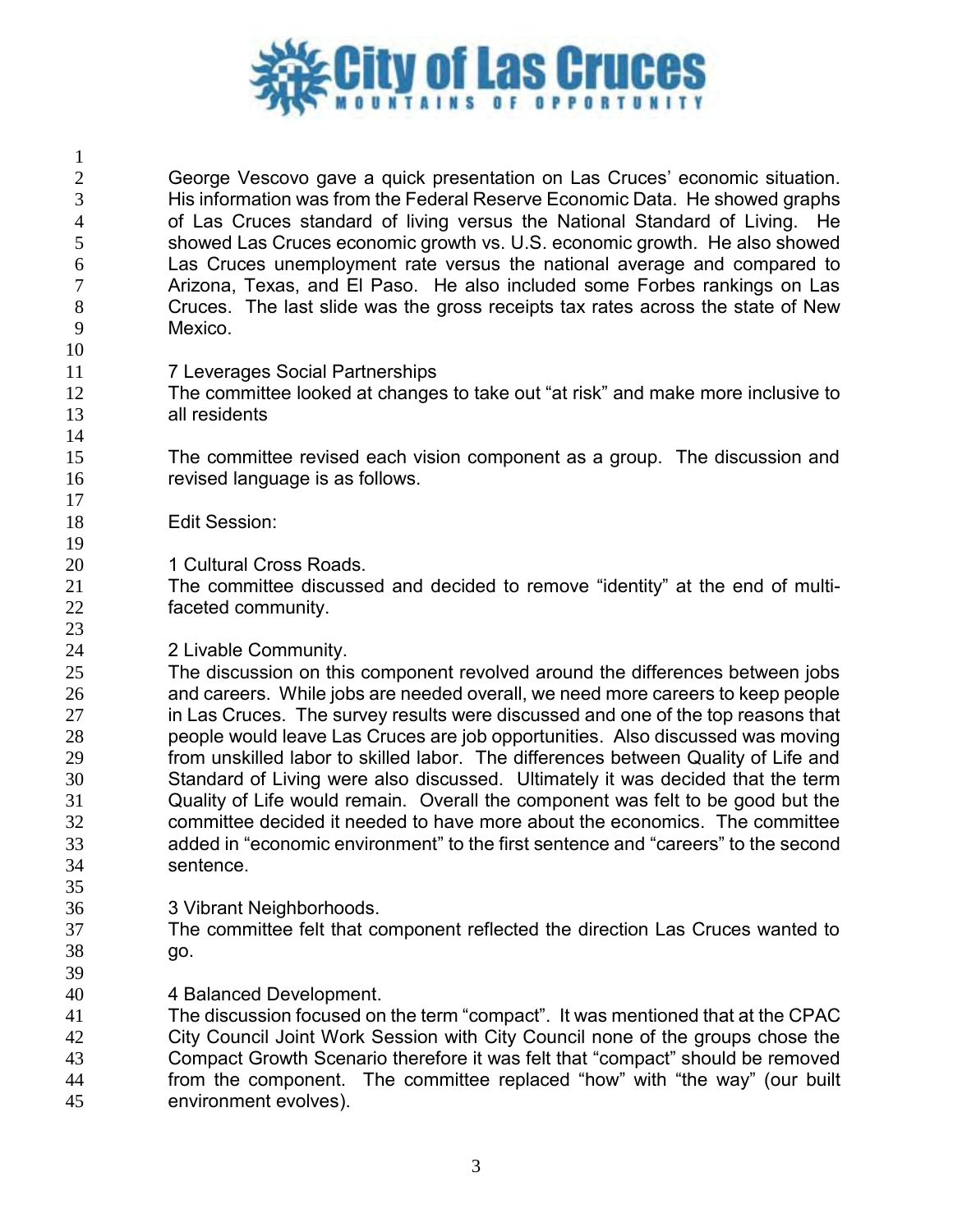

5 Preserves our Natural Setting.

 The general feeling on this component was that water management was missing in the vision statement and components. This was felt as the best place to put in the water component. The committee also felt that "our view of the iconic Organ Mountains" needed to be included as opposed to "the view of our nearby Organ mountain peaks". The committee felt the rest of the component reflected Las 8 Cruces.

6 Economic Prosperity.

 The committee felt that economic prosperity needed the most attention. There was discussion on creation of jobs, investing in Las Cruces and the direction that Las Cruces should take. It was strongly felt that Las Cruces needs to be competitive on a regional, national and global level. It was also strongly felt that Las Cruces needed to create opportunities for businesses as well as residents. The committee felt that Las Cruces needs to be growing local business while attracting new business. Finally, Las Cruces needs to build a robust economy.

7 Social Partnerships.

 The committee felt in that this statement need a few tweaks. After discussion, the committee added in "workforce development." They felt that "residents" was a better option to describe Las Crucens.

Vision Statement

 The last discussion was on the vision statement. The committee wanted "of choice" removed and they wanted "its cultural diversity" changed to "our cultural diversity." The committee felt that the three titles of the subcommittees and the organization of the document, Community Livability, Prosperity and Environment, needed to be referenced to in the vision statement. There was a discussion followed by a consensus to connect the vision statement to the rest of the plan document.

 Mary Ann Hendrickson made a motion to adopt current Vision Statement and Components (as shown in attachment A) contingent on a connection to the Introduction and Community Profile. George Vescovo seconded. The motion passed unanimously**.** (8-0)

- **IV. Public Comment**
- No public Comment

### **V. Next Steps**

42 The next CPAC meeting will be May 29<sup>th</sup>. Elevate Las Cruces will host a Design 43 work shop May  $28<sup>th</sup>$  through June 1, 2019.